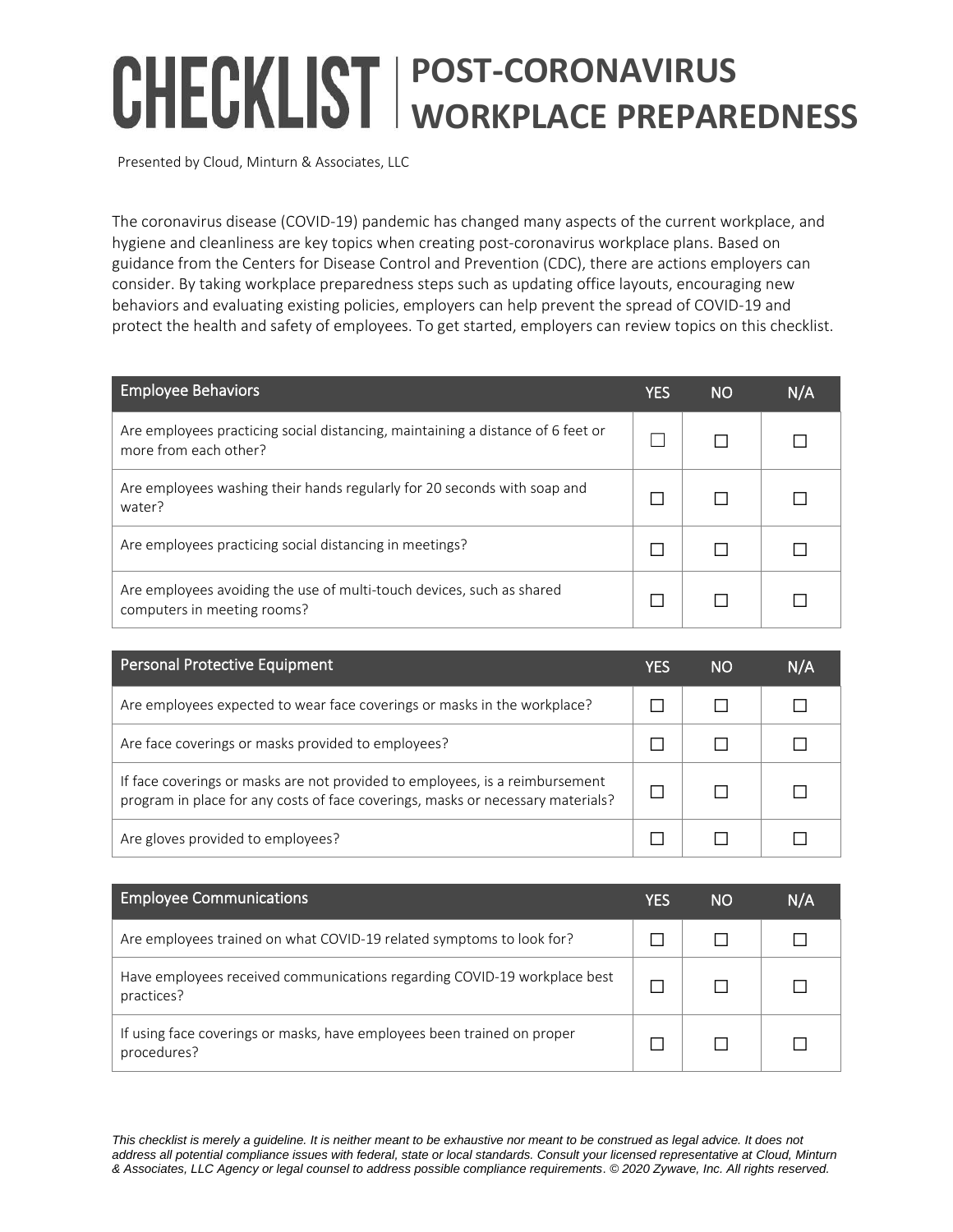## CHECKLIST | POST-CORONAVIRUS WORKPLACE PREPAREDNESS CHECKLIST

| Cleaning                                                                                                                                                                        | <b>YES</b> | <b>NO</b> | N/A |
|---------------------------------------------------------------------------------------------------------------------------------------------------------------------------------|------------|-----------|-----|
| Are routine cleanings conducted frequently?                                                                                                                                     |            |           |     |
| Do cleaning routines use soap and water, and disinfections listed by the<br>Environmental Protection Agency (EPA) to use against SARS-CoV-2, the virus<br>that causes COVID-19? |            |           |     |
| Are cleaning supplies stocked, including EPA-recommended disinfectants?                                                                                                         |            |           |     |
| Are all multi-touch surfaces such as doorknobs part of cleaning routines?                                                                                                       |            |           |     |
| Are hand sanitizer and sanitizer wipes provided to employees?                                                                                                                   |            |           |     |
| If using face coverings or masks, does your organization have a cleaning<br>procedure in place?                                                                                 |            |           |     |

| Workplace Facilities, Equipment and Layout                            | <b>YES</b> | <b>NO</b> | N/A |
|-----------------------------------------------------------------------|------------|-----------|-----|
| Do employees have workstations 6 feet or more apart?                  |            | П         |     |
| Are walls or barriers set up between employee workstations?           |            | П         |     |
| Has a walk-traffic flow that discourages congestion been established? |            | П         |     |
| Do facilities have high-functioning air filters?                      |            | П         |     |
| Do facilities have automatic doors?                                   |            | П         |     |
| Do bathrooms have no-touch sinks and soap dispensers?                 |            | П         |     |
| Do bathrooms have no-touch paper towel dispensers?                    |            |           |     |

| <b>Policies and Preparedness</b>                                                                                      | YES | <b>NO</b> | N/A |
|-----------------------------------------------------------------------------------------------------------------------|-----|-----------|-----|
| Is a hand-washing policy in place?                                                                                    |     |           |     |
| Has a social distancing meeting policy been established?                                                              |     |           |     |
| Is a policy in place to protect employees in COVID-19 high-risk categories?                                           |     |           |     |
| Does your organization have a prepared response for employees who have<br>COVID-19-related symptoms?                  |     |           |     |
| Does your organization have a planned response in place in the event of an<br>employee testing positive for COVID-19? |     |           |     |

*This checklist is merely a guideline. It is neither meant to be exhaustive nor meant to be construed as legal advice. It does not address all potential compliance issues with federal, state or local standards. Consult your licensed representative at Cloud, Minturn & Associates, LLC Agency or legal counsel to address possible compliance requirements*. *© 2020 Zywave, Inc. All rights reserved.*